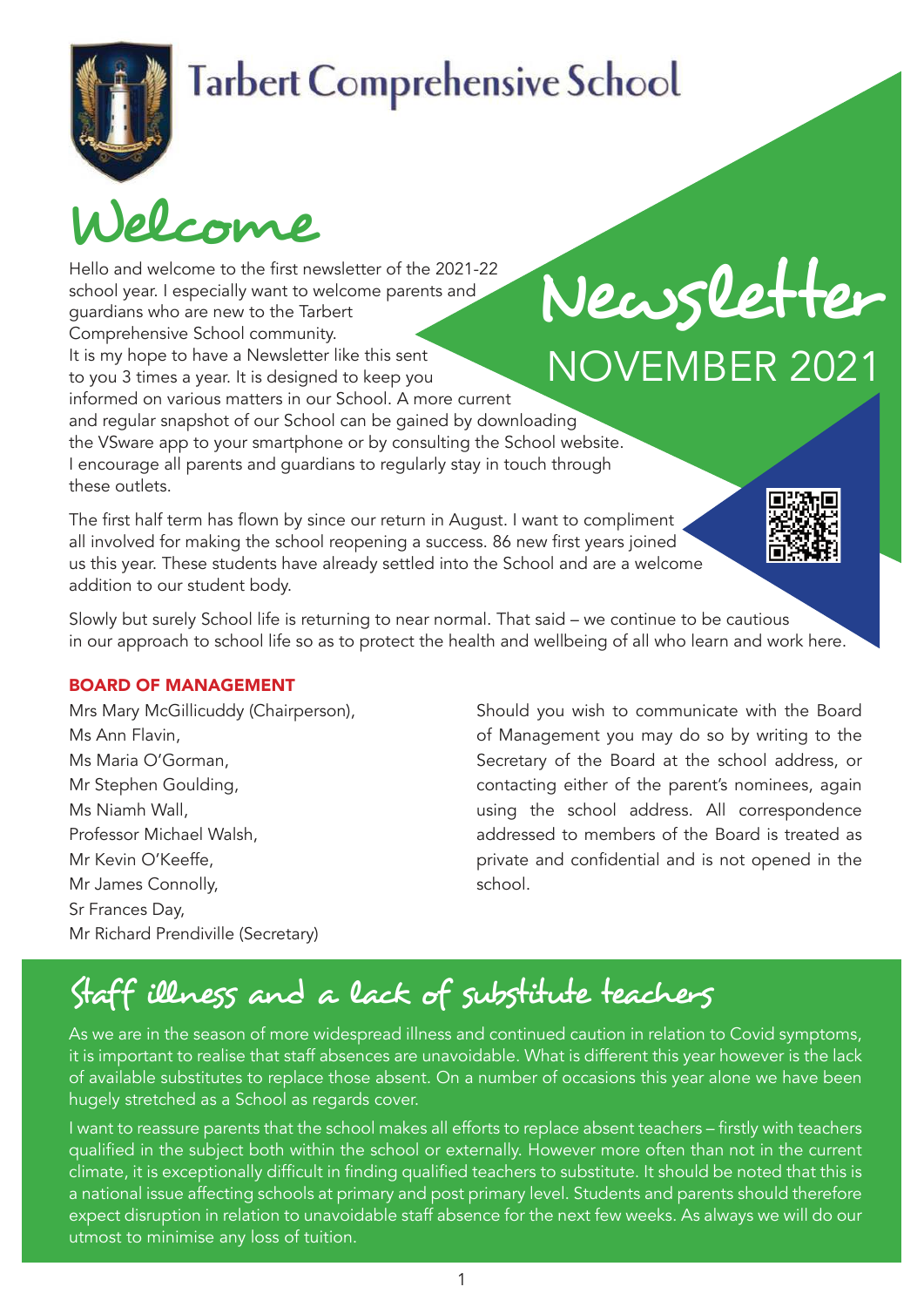## Year Heads/Co-ordinators

If you have any concerns around your child then you should contact your child's Year Head in the first instance. Naturally from time to time there will be settling problems at school, indeed there may equally be issues at home affecting your child, in any year group, therefore it is vital that we are let know if there are any concerns or difficulties; no matter how small they may appear.

#### The Year Heads for the academic year 2021-22 are:

1st Years – Ms S Dillon 2nd Years - Ms E Fitzgerald 3rd Years – Mr J. Dore TY Co-ordinator - Ms M. Hogan LC1 & LCA1 – Ms R. O'Donoghue LC2 & LCA2 - Ms S. Fitzgerald LCVP Co-ordinator - Mr P. McElligott



You may contact any of the above by telephoning the school office. All members of staff have their own formal timetabled classes and so may not be in a position to speak to you instantly but they will get back to you at their earliest convenience. Equally the Guidance Counsellor (Ms Griffin), School Chaplain (Ms Yvonne O'Connor), Deputy Principal and Principal may be contacted.



- All students who leave school with suspected Covid symptoms must immediately contact their GP and have a Covid test. Students can only return to School following a negative Covid test result;
- Students are asked to have at least 3 cloth masks available daily. This allows students to rotate the use of their mask every couple of hours;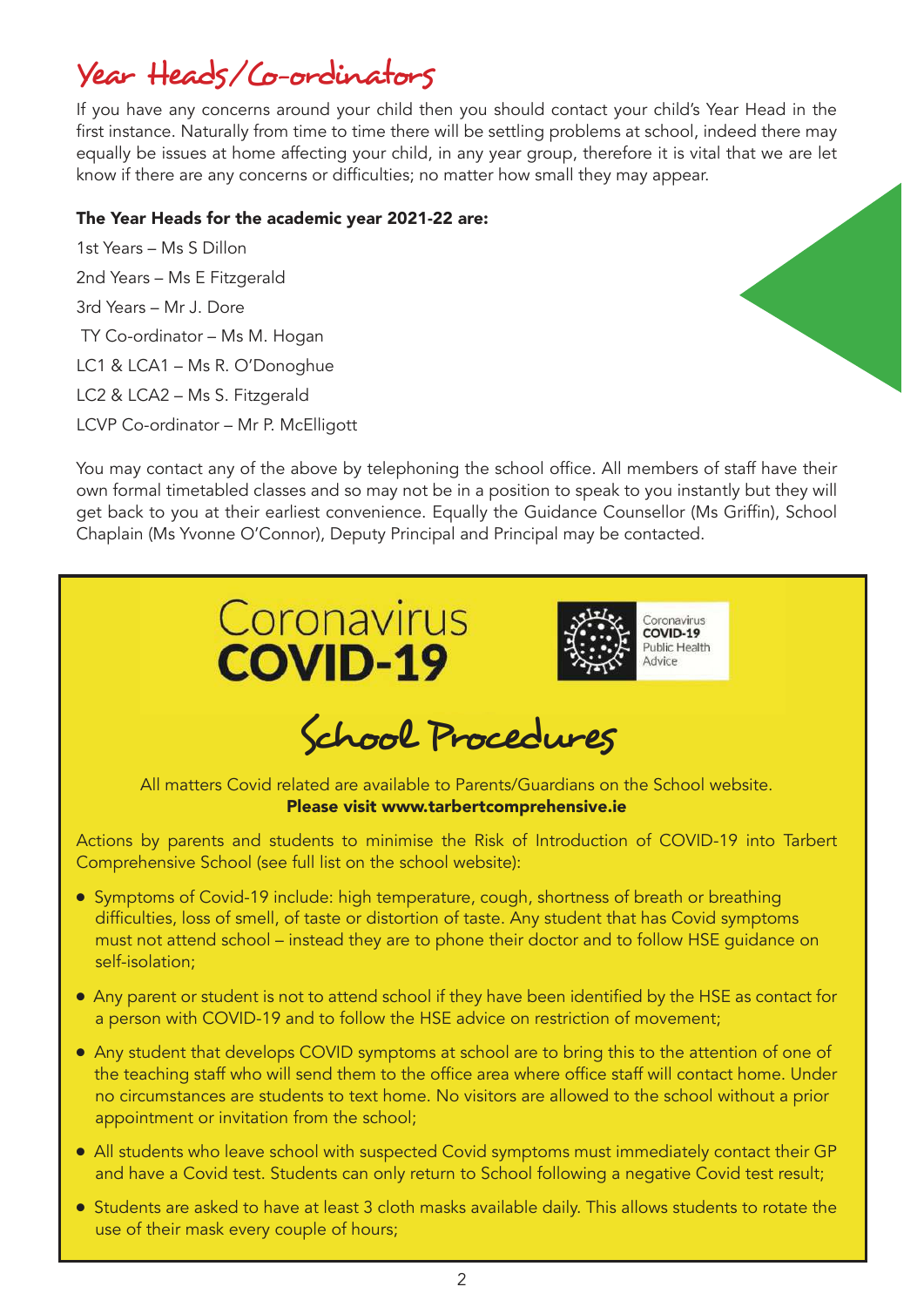## School Calendar/ Parent Teacher Meetings

The school calendar 21-22 is available to view and print from the school website under Policies & Publications. The calendar includes holidays, other school closures and important dates to remember. My advice is for parents to print it off and keep it nearby.

Parent Teacher meetings have resumed this year. It is always our preference to host these meetings in person and face to face but that may not always be possible. The Department of Education has yet to publish guidance on the matter. While the LCA2 and LC2 meeting ran in person very successfully on November 8th last - this may not operate for other year groups. Guidance and instructions on the format of the remaining meetings will be issued to the parents of that year group(s) a few days in advance. Please note that the TY meetings are staggered so as to balance overall numbers and are on separate dates.

The remaining meetings this year are;

| · 3rd Year       | Thursday 25th November 2021                  |
|------------------|----------------------------------------------|
|                  | · LC1/LCA1/TY1/TY2 Tuesday 7th December 2021 |
| · 2nd Year       | Tuesday 11th January 2022                    |
| · 1st Year & TY3 | Thursday January 27th 2022                   |

## New Junior Cycle

Junior students now study the JCSA (Junior Cycle Student Award). The phasing in process is now complete and all students in 1st, 2nd and 3rd year are completing the new Junior Cycle in all subjects.

At the end of their exams students will get a certificate called the JCPA – Junior Cycle Profile of Achievement. With new courses come new forms of assessment and new ways of teaching. Our 2nd year students will undertake their first CBAs (Classroom Bases Assessments). The emphasis here is on continuous assessment. The assessment will take many forms, depending on the individual subjects, ranging from written work to oral or visual presentations/projects. The aim of the CBAs is to give the students an opportunity to showcase and get credit for skills developed in subjects outside of the traditional exam.

The grading for the CBA's will be the following:

- Exceptional
- Above Expectations
- In Line with Expectations
- Yet to Meet Expectations

The assessment of these will appear in the Christmas/ summer reports along with end of year exam grades. They will also appear on your child's JCPA which will be presented to the year group in the academic year following their Junior Cycle exams.

When in 3rd Year these students will also undertake a second CBA in each of these subjects. The following dates and Junior Cycle/CbA information for parents are all available on the school website, found under Junior Cycle section. (There are changes to this for the current 3rd years due to school time missed last academic year).

### 2nd Year CBA1

| <b>Subject</b>  | <b>Window for completion</b><br>(in Tarbert Comprehensive) |
|-----------------|------------------------------------------------------------|
| <b>Business</b> | November 22nd - December 17th                              |
| History         | November 29th - December 17th                              |
| Visual Art      | January 10th- May 6th                                      |
| Home Economics  | January 10th - March 25th                                  |
| Geography       | January 10th - January 28th                                |
| Engineering     | January 10th- January 28th                                 |
| Mathematics     | February 28th - March 19th                                 |
| Graphics        | February 28th - March 19th                                 |
| English         | March 8th - March 26th                                     |
| Science         | March 8th  -  March 26th                                   |
|                 | Wood Technology April 25th - March 13th                    |
| French          | April 25th - May 13th                                      |

AT's or Assessment Tasks are also completed in 3rd year. It is a written task completed in class time (double class) and is sent away to the SEC for correction. The task is specifically linked to the 3rd year CBA so that students are comfortable and familiar with the topic. The AT is worth approximately 10% of the final grade in most subjects.

Due to Covid-19 this year's 3rd Years are not required to complete a second CBA or an Assessment Task. In some subjects they will complete CBA1 (may have been missed from last year) and in others they will complete CBA 2 instead. Regardless of which they complete the final date is march 12th.

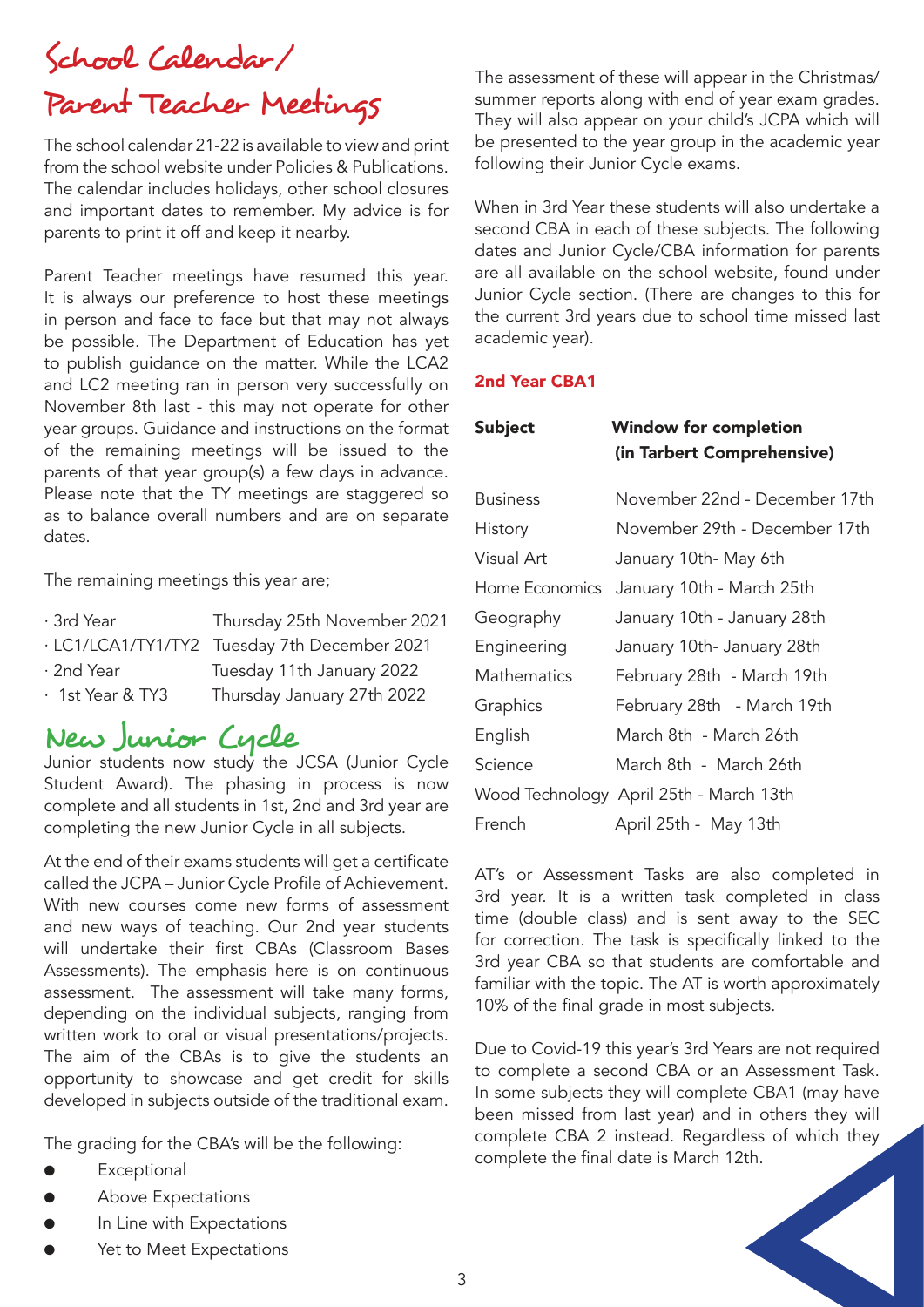#### 3rd Year CBA

| Subject       | <b>CBA Window for completion</b> |  |  |
|---------------|----------------------------------|--|--|
| Graphics/Wood | Being completed as part of       |  |  |

Technology/ 3rd year Project Engineering/ Home Economics/ Visual art Maths (CBA1) Completed in September Irish November 29th – December 17th

All students in the new JCPA also have other areas of learning. So the more your child is involved in School related activities the better – such as being involved on the School football team, choir, young scientist, student council etc. Students from 1st year will keep a log of what they do – by 3rd year this is verified and recorded by the School and acknowledged on the official results.

All JCPA students must also study the area of Wellbeing – this is a combination of SPHe, CSPe, PE and other aspects of care that the School offers. In second year for example, Tarbert Comprehensive computer classes will also contribute to wellbeing as students will examine the notion of digital wellbeing – so that students are aware of appropriate online behaviour, dangers online etc.

Finally students will have the normal sit down exams in June of 3rd year. However the final grades have also been changed. A, B and C grades are being phased out. From now on students will have the following descriptors:

| <b>GRADE</b>              | <b>RANGE(%)</b>   |
|---------------------------|-------------------|
| <b>Distinction</b>        | ≥90 to 100        |
| <b>Higher Merit</b>       | $\geq 75$ and <90 |
| Merit                     | $\geq$ 55 and <75 |
| Achieved                  | $≥40$ and <55     |
| <b>Partially Achieved</b> | $\geq$ 20 and <40 |
| (not graded)              | $\geq 0$ and <20  |

All in all the changes are exciting and we will keep you up to date with developments.

For further information please go to www.curriculumonline.ie

## New JC and subjects studied outside of School

Parents should be aware that students must study a minimum of 8 subjects and maximum of 10 for the new JC.

Where a student wishes to undertake a subject outside of the recognised school setting, then Parents need to be aware that:

- Students who choose to study a subject outside of their school cannot complete the requirements for the Classroom Based Assessment (CBA) and Assessment Task;
- Subjects undertaken outside of a school setting count as part of the maximum of 10 subjects for certification.

In other words it is now virtually impossible for students to take on an extra subject outside of their own school under the New JC.

# Child Safeguarding Statement

Parents are directed to the School website under the policies section in order to view the School Child Safeguarding Statement. All students, staff and students of the School should be aware that Mr Richard Prendiville is the Designated Liaison Person (DLP) for all child protection concerns in the School. Ms Leila Moloney is the Deputy Designated Liaison Person (DDLP). The full Statement and Assessment is available on the School website.

## School Visitors and Parental arrivals

Please be aware that walk-in parental visits to the School are prohibited. Visitors must come by prior appointment or from contact through the School office. Parents/Guardians of an ill student will be contacted via the School office.

Under no circumstances should students contact parents or vice versa by mobile phone. If necessary all critical messages can be routed through the secretary's office. It is equally unacceptable for students to text parents if they are ill. The school has procedures for dealing with illness that your son/ daughter is aware of and this should be reinforced to them. Your co-operation is therefore vital in this regard.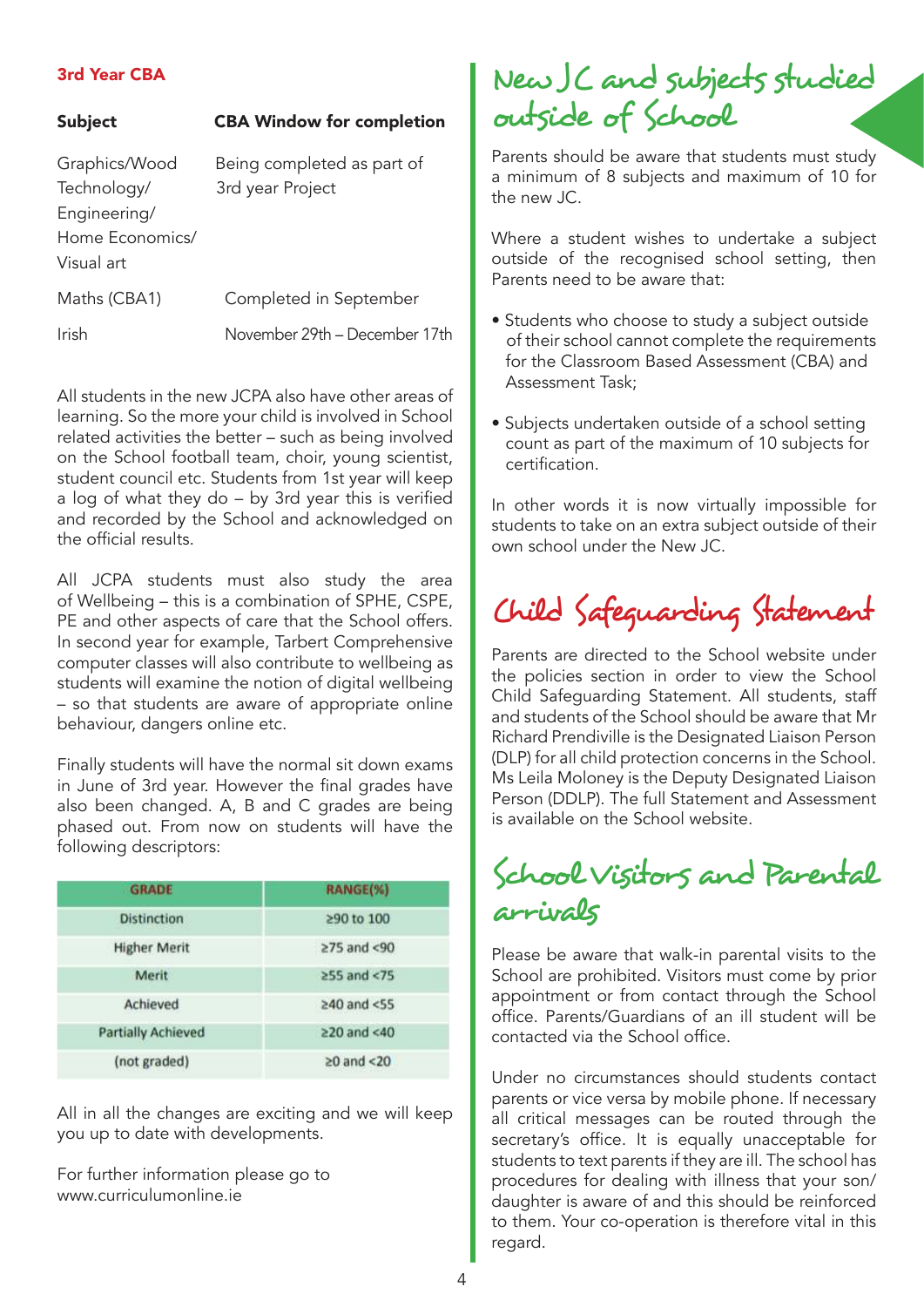## Leaving Certificate Results

Congratulations to the class of 2021 who received their excellent results in September. A statistical analysis shows that our school is yet again well above the national averages in the point's race. I am also really pleased with the high number of H1 grades achieved this year. On average students received almost 67 points more in Tarbert CS for their top 6 subjects than the national average. overall 11.6% achieved over 600 points compared to 5.7% nationally, 42% of students got over 500 points compared to 27% nationally while 72% got over 400 points.

I am very proud of these results that are a remarkable testament to the comprehensive, mixed ability, co-educational ethos that infuses this school. I wish to congratulate the students and teachers on the quality of these results.

This year our highest achieving students were Camilla Bunce, Ciaran MacNamara and Ciara o'Donoghue who achieved a H1 in all of their subjects and achieved the maximum 625 points. We wish them and indeed the entire class of 2021 well in their future studies and careers.



### Book Grant

The book Grant is used to help those who experience financial difficulties with back to school costs. The money is distributed as equitably as possible. It is used primarily to support LC1 students and book grant forms were distributed to each LC1 student.

The grant is then used to pay for the Pre Examination fees for those families who hold medical cards. Any money then left remaining in the fund is used for families of 1st Year students who may be experiencing financial difficulties. It is hoped that these grant forms will be processed as soon as possible.

From time to time families can experience

financial hardships. It is never our intention to add to those hardships. However by their nature schools will always have costs associated with them e.g. supervised study, book rental, pre exam fees, TY fees, school outings or field trips. However at Tarbert Comprehensive we try as much as possible to keep these fees as low as we can and we compare very favourably with other second level schools.

I would never want a situation to arise whereby a student is deprived an opportunity to participate in any activity or is embarrassed because of an inability to pay. So if this arises for you during the year please contact Mr Prendiville, Ms Moloney or Ms O'Connor, Chaplain, and the matter will be dealt with sensitively and in total confidence.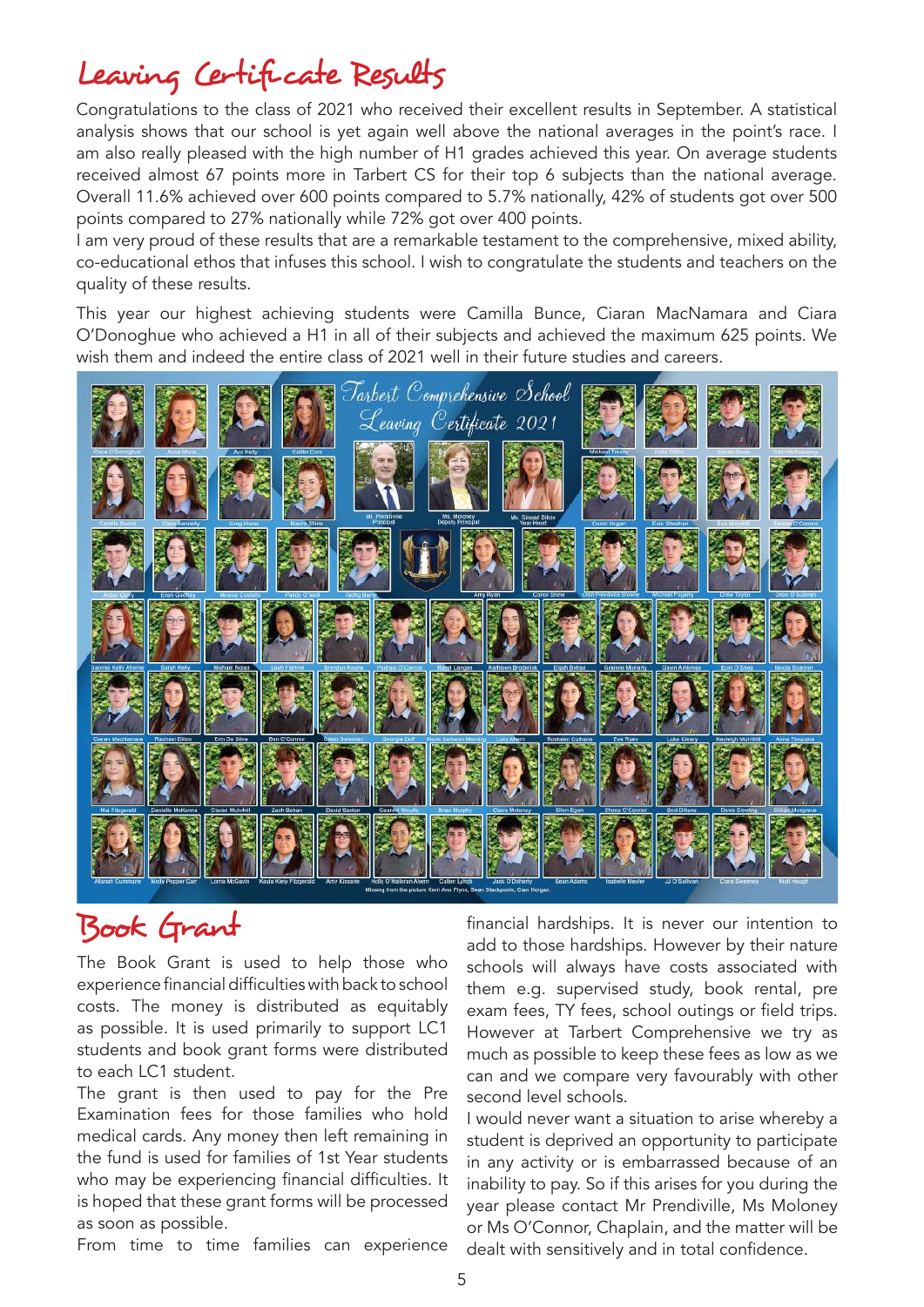# Student Insurance

Parents should be aware that we pay accident insurance for all our students. We pay this from the parental charge that we receive each year from parents. Students have 24 hour cover 365 days a year. This means that in the event of even a minor accident at school or at home, even during holiday times, that incurs any medical expense, then the money can be claimed through the Insurance Policy. Claim forms are available from the School Office.

## Christmas Exams, school reports & VS Ware

Christmas/Autumn Exams ran over a two week window from November 15th to 26th in the form of class tests. Students have been reminded about the importance of these Christmas exams as a key stepping stone in their State Exams preparation and as an indicator on their progress in school to date. Exam results will not be posted home – instead they can be retrieved online through VSware. by now all new parents



have been issued their VSware login details. VSware is the schools computerised administration system. All school reports are available to view online on VSware for your child or your children. Please feel free to contact the school if there are any issues concerning access or viewing these reports. Naturally the onus is on parents to keep their login details secure. In no way should login or password details be shared with other families. The school will text home all parents to alert them as to the availability of the results online. It is my hope results will be available to view from mid-December 2021.

VSware can now be downloaded as an app on all Apple and Google devices - use it to view attendance, results or indeed to explain your child's absence. The app is very user friendly, easy to navigate and accessible on all smartphones/tablets.

If you have difficulty going online or have internet problems at home and cannot view these results – then please contact the School and we will make alternative arrangements for you.

## Pre Exams and Whole School Spring Exams 2022

Pre Exams for Junior and Leaving Cert students as well as formal in-house exams for all other year groups begin on February 1st 2022.

The cost of the Pre-Exams will be made known to parents in January. The cost will be caped if you have more than one child doing pre exams this year. The money is being collected by the secretaries in the main office whereby a receipt will be issued and is due before Friday January 28th 2022.

The Pre Exam form will be given to students of exam classes in early January with full details. As with all matters financial, please feel free to contact myself or Ms Moloney around any concerns or difficulties you may have and the matter will be dealt with the upmost of sensitivity and discretion.

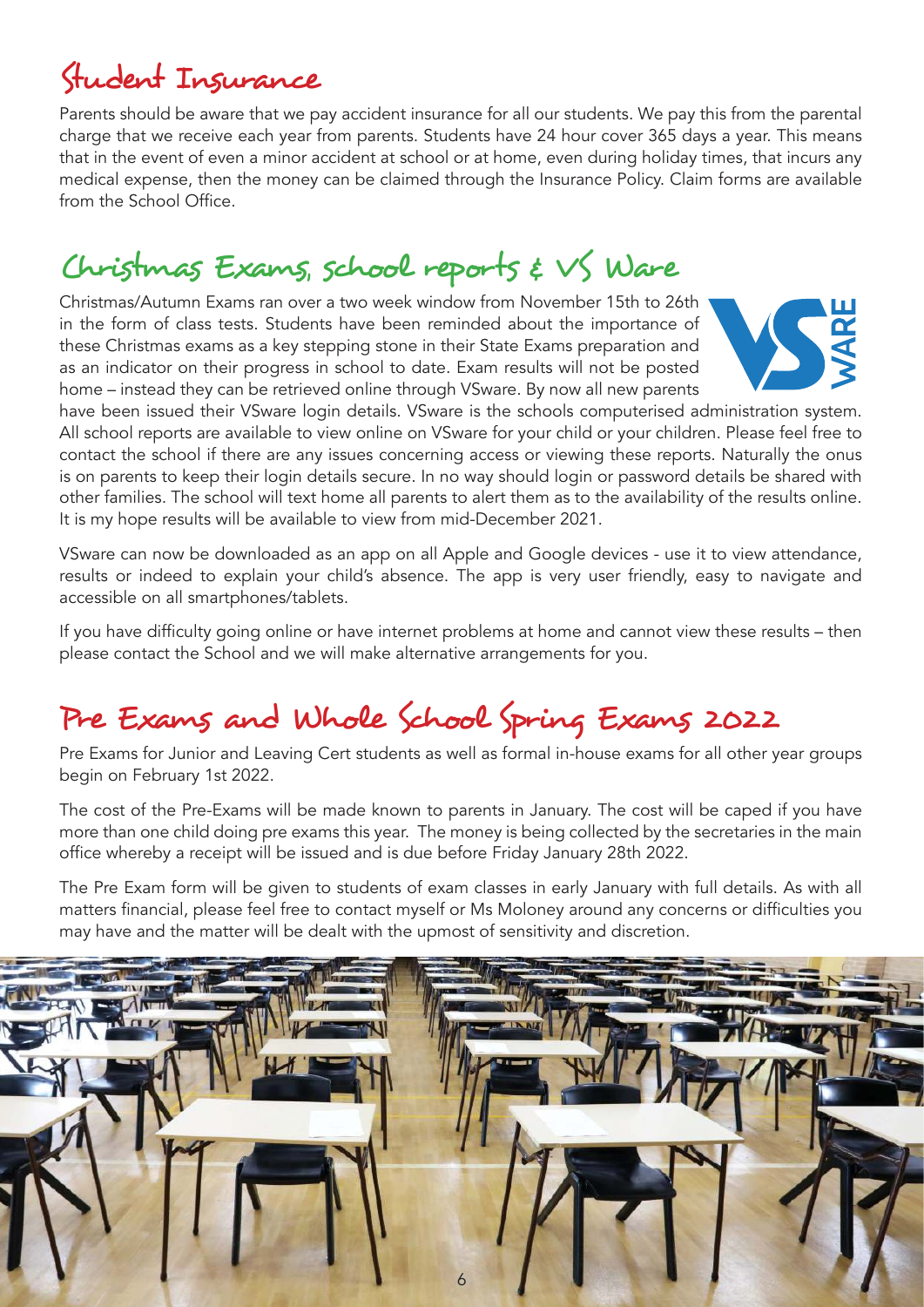## Guidance Department

The final year of school is one of the busiest and most challenging times in a young person's life. While studying, there is the added stress of having to decide the next step on the career journey. Students must work positively with teachers in the weeks and months ahead - success is 99% perspiration and 1% inspiration! They must take time to fully research all their future options (check entry requirements, course content, possible careers) and always ensure they have a back-up "Plan b". Students should call to the Guidance office to book their individual appointment slot and regularly consult the Guidance Notice board and their individual school e-mail for up-to-date information. LC2's will have Guidance classes again in the coming weeks to cover CAO applications, "Hear" and "Dare" Schemes, SUSI Maintenance Grants, Apprenticeships, PLC's and other training options.

Colleges are hosting Open Days - mostly virtual - (full calendar is available on "Qualifax" and the "Careers and Education News" website). The new Leaving Certificate Grading Scale with Revised Points is highlighted for your attention. Also listed are some very important websites and key dates.

Covid-19 has not taken away dreams, career ambitions and potential, I look forward to working with students and offering every possible support and encouragement going forward.

best of Luck for the year ahead!

Jeanelle Griffin.

## TCS Guidance Department - Key Dates 2021 - 2022

CAo - Application Facility opens for 2022 05/11/2021

Discounted CAo Application Fee (€30) available up to 20/01/2022

Normal Closing Date for CAo Application (€45 fee) 01/02/2022

Apply for HEAR & DARE online – (as part of your CAO application) – tick box by February 1st 2022

HEAR/DARE Application Information Session will be hosted live online by Scheme Administrators on Saturday 8th January 2022

Closing Date for Final Completion of online DAre / HeAr forms (on CAo website) 01/03/2022

DARE / HEAR Supporting Documentation to be posted and must arrive in CAO 15/03/2022

CAo - online Change of mind (free) Facility becomes Available 05/05/2022

CAo - Change of mind Closes 01/07/2022

PLC Applications Open from January/ February 2022

SUSI maintenance Grant Applications open April 2022

Start Date for the 2022 Leaving Certificate Examinations 08/06/2022 State Examinations Commission